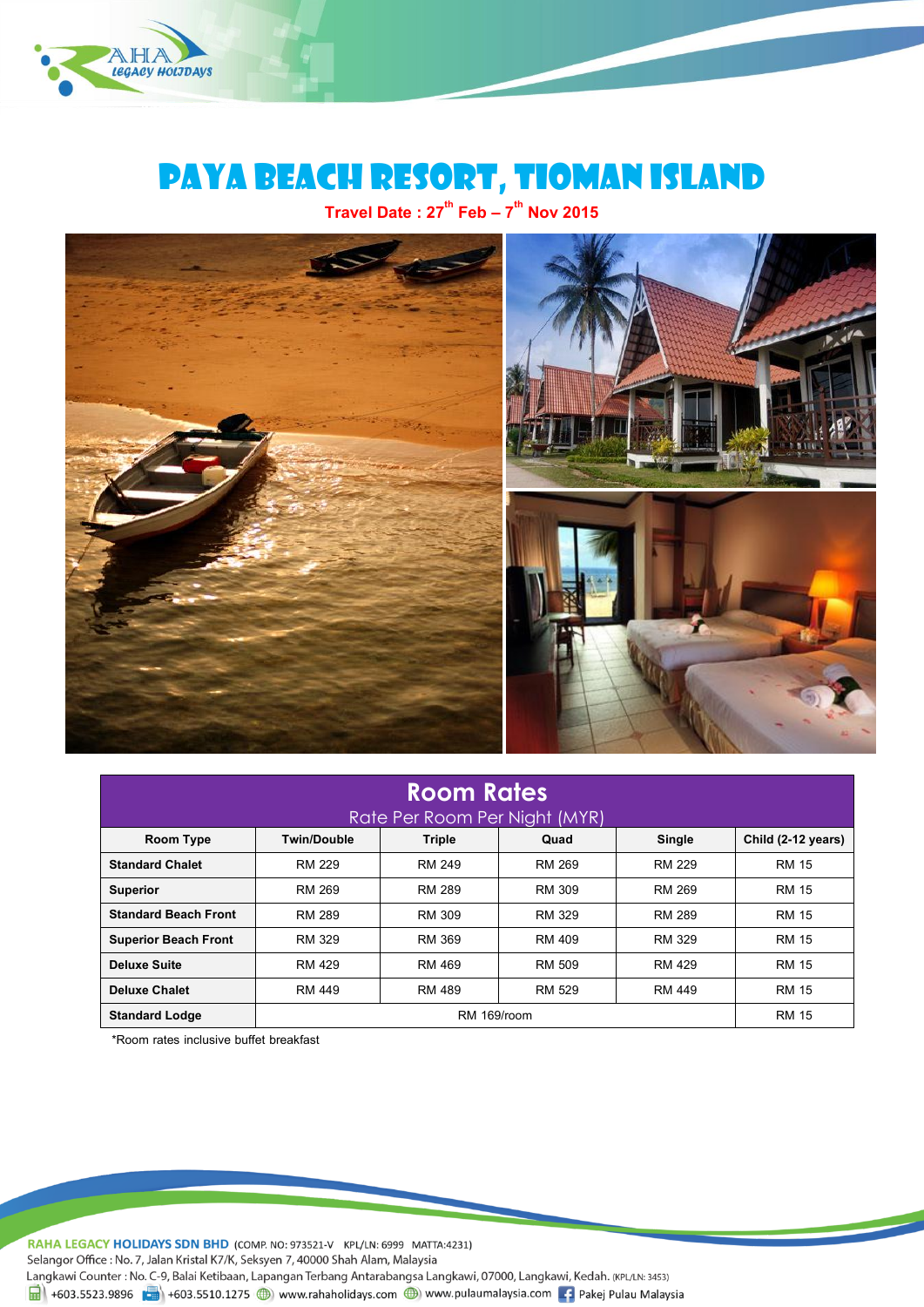

| <b>3D2N Fullboard Package</b>    |                    |               |              |               |              |  |
|----------------------------------|--------------------|---------------|--------------|---------------|--------------|--|
| Rate Per Person (MYR)            |                    |               |              |               |              |  |
| <b>Room Type/Sharing</b>         | <b>Twin/Double</b> | <b>Triple</b> | Quad         | <b>Single</b> | Child        |  |
| <b>Standard Chalet</b>           | <b>RM345</b>       | <b>RM295</b>  | <b>RM275</b> | <b>RM555</b>  | <b>RM149</b> |  |
| Ext. Night wz B'fast             | <b>RM115</b>       | <b>RM83</b>   | <b>RM68</b>  | <b>RM229</b>  | <b>RM15</b>  |  |
| <b>Superior Chalet</b>           | <b>RM375</b>       | <b>RM315</b>  | <b>RM285</b> | <b>RM625</b>  | <b>RM149</b> |  |
| Ext. Night wz B'fast             | <b>RM135</b>       | <b>RM97</b>   | <b>RM78</b>  | <b>RM269</b>  | <b>RM15</b>  |  |
| <b>Standard Beach Front</b>      | <b>RM405</b>       | <b>RM335</b>  | <b>RM295</b> | <b>RM675</b>  | <b>RM149</b> |  |
| Ext. Night wz B'fast             | <b>RM145</b>       | RM103         | <b>RM83</b>  | <b>RM289</b>  | <b>RM15</b>  |  |
| <b>Superior Beach Front</b>      | <b>RM435</b>       | <b>RM375</b>  | <b>RM335</b> | <b>RM755</b>  | <b>RM149</b> |  |
| Ext. Night wz B'fast             | <b>RM165</b>       | <b>RM123</b>  | <b>RM103</b> | <b>RM329</b>  | <b>RM15</b>  |  |
| <b>Deluxe Suite Beach Front</b>  | <b>RM535</b>       | <b>RM435</b>  | <b>RM385</b> | <b>RM945</b>  | <b>RM149</b> |  |
| Ext. Night wz B'fast             | <b>RM215</b>       | <b>RM157</b>  | <b>RM128</b> | <b>RM429</b>  | <b>RM15</b>  |  |
| <b>Deluxe Chalet Beach Front</b> | <b>RM555</b>       | <b>RM445</b>  | <b>RM395</b> | <b>RM975</b>  | <b>RM149</b> |  |
| Ext. Night wz B'fast             | <b>RM225</b>       | <b>RM163</b>  | <b>RM133</b> | <b>RM449</b>  | <b>RM15</b>  |  |
| <b>Standard Lodge</b>            | <b>RM275</b>       | <b>RM235</b>  | <b>RM215</b> | <b>RM415</b>  | <b>RM149</b> |  |
| Ext. Night wz B'fast             | <b>RM85</b>        | <b>RM57</b>   | <b>RM43</b>  | RM169         | <b>RM15</b>  |  |

# **3D2N Fullboard Package Inclusive :**

- : Welcome drink
- 2 Nights Accommodation at Paya Beach Spa & Dive Resort
- 2 Buffet Breakfast
- 2 Buffet Dinner
- $: 1$  Lunch
- Day 1 Check into our daily complimentary Eco Introduction Forest Walk or Snorkelling Familiarization Programme at Activity desk before 3pm (1st come first serve)
- Day 2 snorkelling boat trip to Renggis Island & Marine Park (9am to 1:30pm) OR Jungle Trekking Trip to Rockfall through a living rainforest and meeting the friendly local inhabitants (2:30pm to 5:30pm). Snorkelling equipment Mask & Life Jacket included.

RAHA LEGACY HOLIDAYS SDN BHD (COMP. NO: 973521-V KPL/LN: 6999 MATTA:4231) Selangor Office: No. 7, Jalan Kristal K7/K, Seksyen 7, 40000 Shah Alam, Malaysia Langkawi Counter: No. C-9, Balai Ketibaan, Lapangan Terbang Antarabangsa Langkawi, 07000, Langkawi, Kedah. (KPL/LN: 3453)  $\frac{1}{21}$  +603.5523.9896 +603.5510.1275 (b) www.rahaholidays.com (c) www.pulaumalaysia.com  $\frac{1}{21}$  Pakej Pulau Malaysia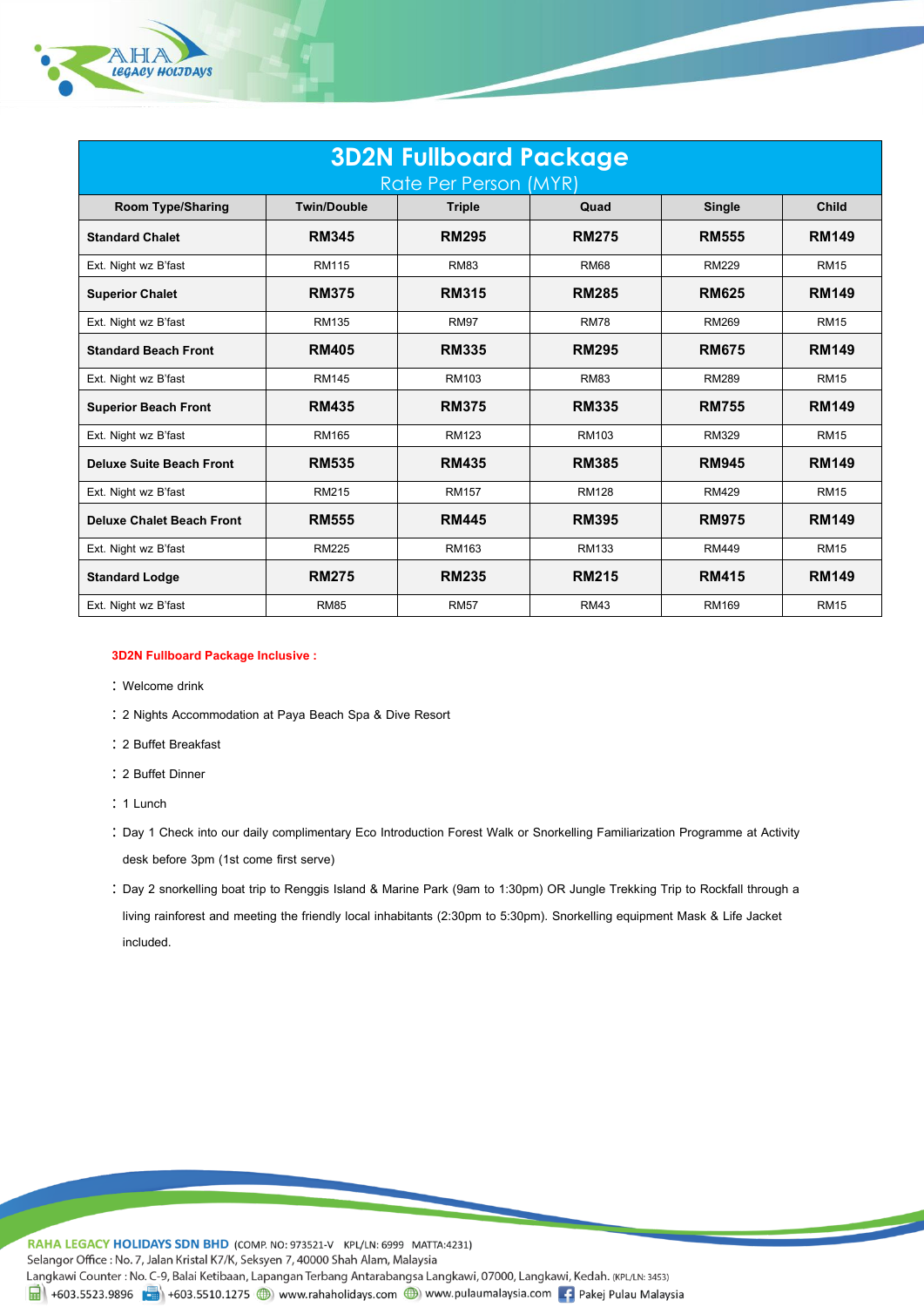

| <b>3D2N Tioman Spa Revitalising Package</b><br>Rate Per Person (MYR) |                    |               |              |               |  |  |
|----------------------------------------------------------------------|--------------------|---------------|--------------|---------------|--|--|
| <b>Room Type/Sharing</b>                                             | <b>Twin/Double</b> | <b>Triple</b> | Quad         | <b>Single</b> |  |  |
| <b>Standard Chalet</b>                                               | <b>RM585</b>       | <b>RM535</b>  | <b>RM515</b> | <b>RM795</b>  |  |  |
| Ext. Night wz B'fast                                                 | RM115              | <b>RM83</b>   | <b>RM68</b>  | <b>RM229</b>  |  |  |
| <b>Superior Chalet</b>                                               | <b>RM615</b>       | <b>RM555</b>  | <b>RM525</b> | <b>RM865</b>  |  |  |
| Ext. Night wz B'fast                                                 | RM135              | <b>RM97</b>   | <b>RM78</b>  | <b>RM269</b>  |  |  |
| <b>Standard Beach Front</b>                                          | <b>RM645</b>       | <b>RM575</b>  | <b>RM535</b> | <b>RM915</b>  |  |  |
| Ext. Night wz B'fast                                                 | <b>RM145</b>       | RM103         | <b>RM83</b>  | <b>RM289</b>  |  |  |
| <b>Superior Beach Front</b>                                          | <b>RM675</b>       | <b>RM615</b>  | <b>RM575</b> | <b>RM995</b>  |  |  |
| Ext. Night wz B'fast                                                 | RM165              | <b>RM123</b>  | RM103        | <b>RM329</b>  |  |  |
| <b>Deluxe Suite Beach Front</b>                                      | <b>RM775</b>       | <b>RM675</b>  | <b>RM625</b> | RM1,185       |  |  |
| Ext. Night wz B'fast                                                 | <b>RM215</b>       | <b>RM157</b>  | <b>RM128</b> | <b>RM429</b>  |  |  |
| <b>Deluxe Chalet Beach Front</b>                                     | <b>RM795</b>       | <b>RM685</b>  | <b>RM635</b> | RM1,215       |  |  |
| Ext. Night wz B'fast                                                 | <b>RM225</b>       | RM163         | <b>RM133</b> | <b>RM449</b>  |  |  |

## **3D2N Tioman Spa Revitalising Package Inclusive :**

- Welcome Drink
- 2 Nights Accommodation at Paya Beach Spa & Dive Resort
- 2 Buffet Breakfast
- 2 Dinner
- : 1 Back to Natural SPA, 3 hrs\*
- Remedial Top2Toe Massage
- Scalp treatment & Hair Mask
- Revitalizing Entire Body Polish
- Moisturizing Body Envelopment
- Daily complimentary Eco Introduction Forest Walk or Snorkelling Familiarization Programme at Activity Desk before 3pm (1st come first serve basis\*)

RAHA LEGACY HOLIDAYS SDN BHD (COMP. NO: 973521-V KPL/LN: 6999 MATTA:4231) Selangor Office: No. 7, Jalan Kristal K7/K, Seksyen 7, 40000 Shah Alam, Malaysia Langkawi Counter: No. C-9, Balai Ketibaan, Lapangan Terbang Antarabangsa Langkawi, 07000, Langkawi, Kedah. (KPL/LN: 3453)  $\frac{1}{2}$  +603.5523.9896  $\frac{1}{2}$  +603.5510.1275 (b) www.rahaholidays.com (b) www.pulaumalaysia.com 1 Pakej Pulau Malaysia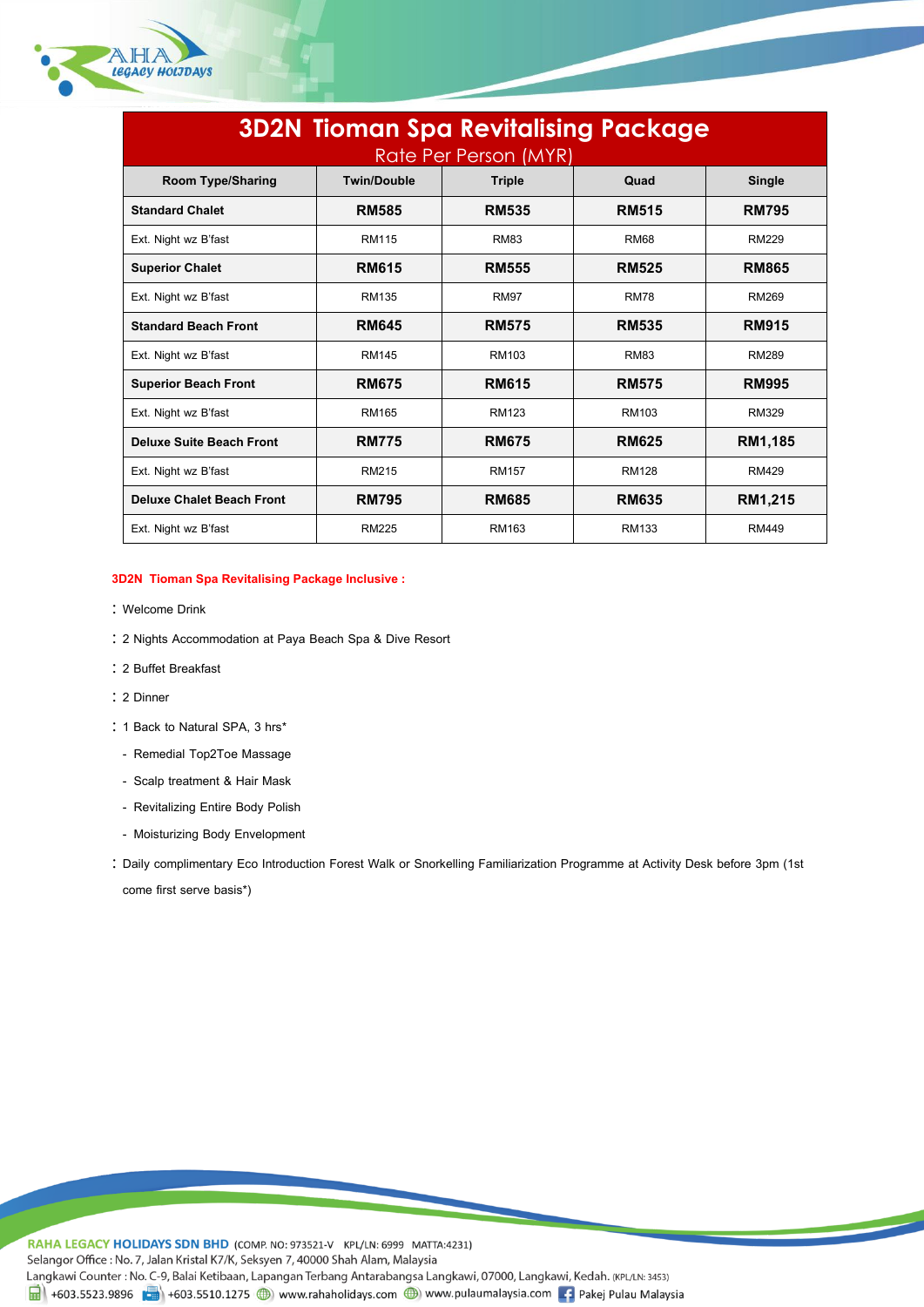

| <b>3D2N Team Bonding Package</b><br>Rate Per Person (MYR) |                          |                     |                   |                     |                        |  |  |
|-----------------------------------------------------------|--------------------------|---------------------|-------------------|---------------------|------------------------|--|--|
| <b>By Ferry via Mersing</b>                               | <b>Adult Twin/Double</b> | <b>Adult Triple</b> | <b>Adult Quad</b> | <b>Adult Single</b> | <b>Child (2-11yrs)</b> |  |  |
| <b>Standard Chalet</b>                                    | <b>RM 345</b>            | <b>RM 295</b>       | <b>RM 275</b>     | <b>RM 515</b>       | <b>RM 189</b>          |  |  |
| Extension night per person wzB'fast                       | <b>RM 115</b>            | <b>RM 83</b>        | <b>RM 68</b>      | <b>RM 229</b>       | <b>RM 15</b>           |  |  |
| <b>Superior Chalet</b>                                    | <b>RM 365</b>            | <b>RM 315</b>       | <b>RM 285</b>     | <b>RM 575</b>       | <b>RM 189</b>          |  |  |
| Extension night per person wzB'fast                       | <b>RM 135</b>            | <b>RM 97</b>        | <b>RM 78</b>      | <b>RM 269</b>       | <b>RM 15</b>           |  |  |
| <b>Standard Beach Front</b>                               | <b>RM 395</b>            | <b>RM 325</b>       | <b>RM 295</b>     | <b>RM 615</b>       | <b>RM 189</b>          |  |  |
| Extension night per person wzB'fast                       | <b>RM 145</b>            | <b>RM 103</b>       | <b>RM 83</b>      | <b>RM 289</b>       | <b>RM 15</b>           |  |  |
| <b>Superior Beach Front</b>                               | <b>RM 415</b>            | <b>RM 365</b>       | <b>RM 325</b>     | <b>RM 675</b>       | <b>RM 189</b>          |  |  |
| Extension night per person wzB'fast                       | RM 165                   | <b>RM 123</b>       | RM 103            | <b>RM 329</b>       | <b>RM 15</b>           |  |  |
| Deluxe Suite Beach Front                                  | <b>RM 515</b>            | <b>RM 425</b>       | <b>RM 375</b>     | <b>RM 855</b>       | <b>RM 189</b>          |  |  |
| Extension night per person wzB'fast                       | RM 215                   | <b>RM 157</b>       | <b>RM 128</b>     | RM 429              | <b>RM 15</b>           |  |  |
| <b>Deluxe Chalet Beach Front</b>                          | <b>RM 535</b>            | <b>RM 435</b>       | <b>RM 385</b>     | <b>RM 885</b>       | <b>RM 189</b>          |  |  |
| Extension night per person wzB'fast                       | <b>RM 225</b>            | RM 163              | RM 133            | RM 449              | <b>RM 15</b>           |  |  |
| <b>Standard Lodge</b>                                     | <b>RM 295</b>            | <b>RM 255</b>       | <b>RM 235</b>     | <b>RM 415</b>       | <b>RM 189</b>          |  |  |
| Extension night per person wzB'fast                       | <b>RM 85</b>             | <b>RM 57</b>        | <b>RM 43</b>      | <b>RM 169</b>       | <b>RM 15</b>           |  |  |

\*Valid stay from Sunday – Thursday except Public Holidays & School Holidays

\*Min 24 pax per booking

### **Package Include :**

- 2 Nights Accommodation at Paya Beach Spa & Dive Resort
- Welcome Drink, 2 Buffet Breakfast, 2 Lunch, 1 Buffer Dinner & 1 BBQ Dinner
- Day 1 Free usage of multi-purpose hall (inclusive of marker pen, pen & paper) & 1 coffee or Tea & 2 snack (kueh)
- Day 2 snorkelling boat trip to Ringgis Island & Marine Park (9am to 1:30pm) OR Jungle Trekking Trip to Rockfall through a living rainforest and meeting the friendly local inhabitants (2:30pm to 5:30pm). Mask & Life Jacket included.
- Team Bonding Activities (Volley in one, Under-Water Hunt, TUG-OF-WAR, etc…)

### **Program Outline**

### **Day 1: Team Discovery (inclusive of Lunch, 1 coffee/tea + snack\* & BBQ Dinner)**

Arrive at Paya Beach Resort, Tioman Island by noon. We provide the multipurpose room with a coffee/tea + snack. You may arrange a meeting or group function a seminar for your group (own arrangement). Enjoy BBQ dinner by the beach at night. Singing and chatting with your team around a campfire, creating an ideal setting for bonding with each other. \*comes with ½ day usage of multipurpose room.

# **Day 2: Developing Yourself (inclusive of Breakfast, Lunch & Dinner)**

Rise and shine to a guided snorkelling tour of Tioman Island vibrant coral reefs. While enjoying the natural beauty of the marine life, you will be engaged in activities to help identify key working styles within the team. In the afternoon, your group will be greeted by our facilitator for a team building activity by the beach. This team building game will enhanced on the importance of a team.

### **Day 3: Reflections (inclusive of Breakfast)**

After breakfast, it's time to bid farewell to Tioman island. You will head home as a cohesive team, refreshed and recharged, and ready to work together as a team.

RAHA LEGACY HOLIDAYS SDN BHD (COMP. NO: 973521-V KPL/LN: 6999 MATTA:4231) Selangor Office: No. 7, Jalan Kristal K7/K, Seksyen 7, 40000 Shah Alam, Malaysia Langkawi Counter: No. C-9, Balai Ketibaan, Lapangan Terbang Antarabangsa Langkawi, 07000, Langkawi, Kedah. (KPL/LN: 3453) 4603.5523.9896 (1) +603.5510.1275 (1) www.rahaholidays.com (1) www.pulaumalaysia.com [4] Pakej Pulau Malaysia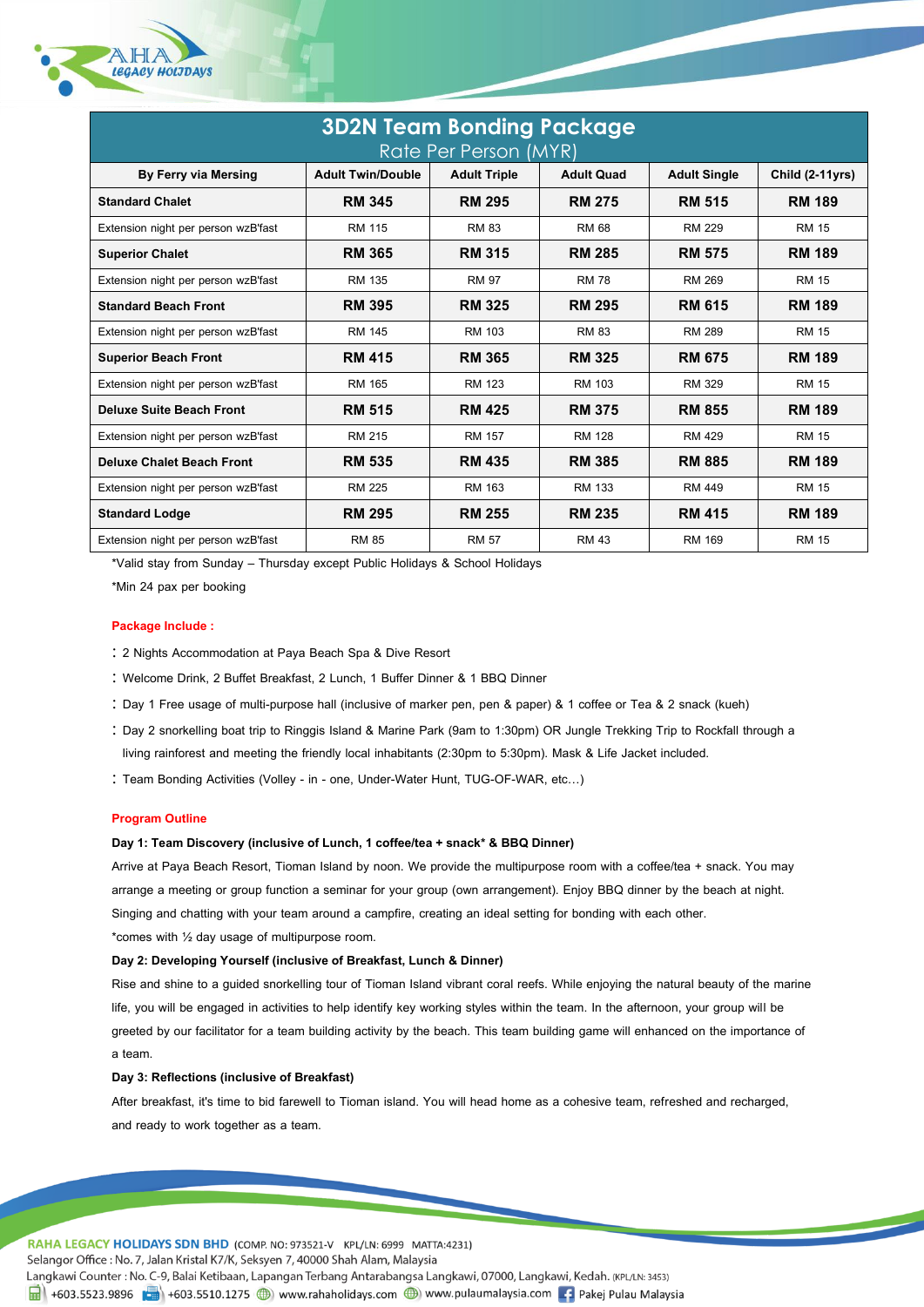

| <b>3D2N 5xLeisure Dive Package</b><br>Rate Per Person (MYR) |      |        |      |        |  |  |
|-------------------------------------------------------------|------|--------|------|--------|--|--|
| By Ferry via Mersing                                        | Twin | Triple | Quad | Single |  |  |
| <b>Standard Chalet</b>                                      | 725  | 655    | 620  | 975    |  |  |
| Extension night per person with B'fast                      | 125  | 90     | 72   | 250    |  |  |
| <b>Superior Room</b>                                        | 765  | 682    | 640  | 1055   |  |  |
| Extension night per person with B'fast                      | 145  | 104    | 83   | 290    |  |  |
| <b>Standard Beach Front Chalet</b>                          | 795  | 702    | 655  | 1115   |  |  |
| Extension night per person with B'fast                      | 160  | 114    | 90   | 320    |  |  |
| <b>Superior Beach Front Room</b>                            | 835  | 742    | 695  | 1195   |  |  |
| Extension night per person with B'fast                      | 180  | 134    | 110  | 360    |  |  |
| Deluxe Suite                                                | 955  | 822    | 755  | 1435   |  |  |
| Extension night per person with B'fast                      | 240  | 174    | 140  | 480    |  |  |
| <b>Deluxe Chalet</b>                                        | 975  | 835    | 765  | 1475   |  |  |
| Extension night per person with B'fast                      | 250  | 180    | 145  | 500    |  |  |
| <b>Standard Lodge</b>                                       | 655  | 595    | 565  | 835    |  |  |
| Extension night per person with B'fast                      | 90   | 60     | 45   | 180    |  |  |

\*The package does not include land transfers to Mersing Jetty.

\*Dive schedules are subjected to changes.

\*Equipment Rental Package : RM120

# **Package Include :**

- : Return Fast Ferry Transfers
- 2 x Night's accommodation @ Paya Beach Spa & Dive Resort
- 2 x Buffet Breakfast
- Use of tanks, weights & weight-belt
- 5 Boat Dives exclude equipment rental

# **Trip Itinerary:**

Day 1 : Morning - Arrive Pulau Tioman, Paya Beach Resort.

Check – in resort.

Afternoon Dive 1 & 2

Day 2 : Morning - Breakfast

Dive 3

Afternoon Dive 4 & 5

Day 3 : Morning - Breakfast

Free & Easy

Depart Pulau Tioman

*\* Please note that schedules are subjected to changes and are dependent on the time of arrival and departure.*

RAHA LEGACY HOLIDAYS SDN BHD (COMP. NO: 973521-V KPL/LN: 6999 MATTA:4231) Selangor Office: No. 7, Jalan Kristal K7/K, Seksyen 7, 40000 Shah Alam, Malaysia Langkawi Counter: No. C-9, Balai Ketibaan, Lapangan Terbang Antarabangsa Langkawi, 07000, Langkawi, Kedah. (KPL/LN: 3453) Heft +603.5523.9896 (-1) +603.5510.1275 (-) www.rahaholidays.com (-) www.pulaumalaysia.com [-] Pakej Pulau Malaysia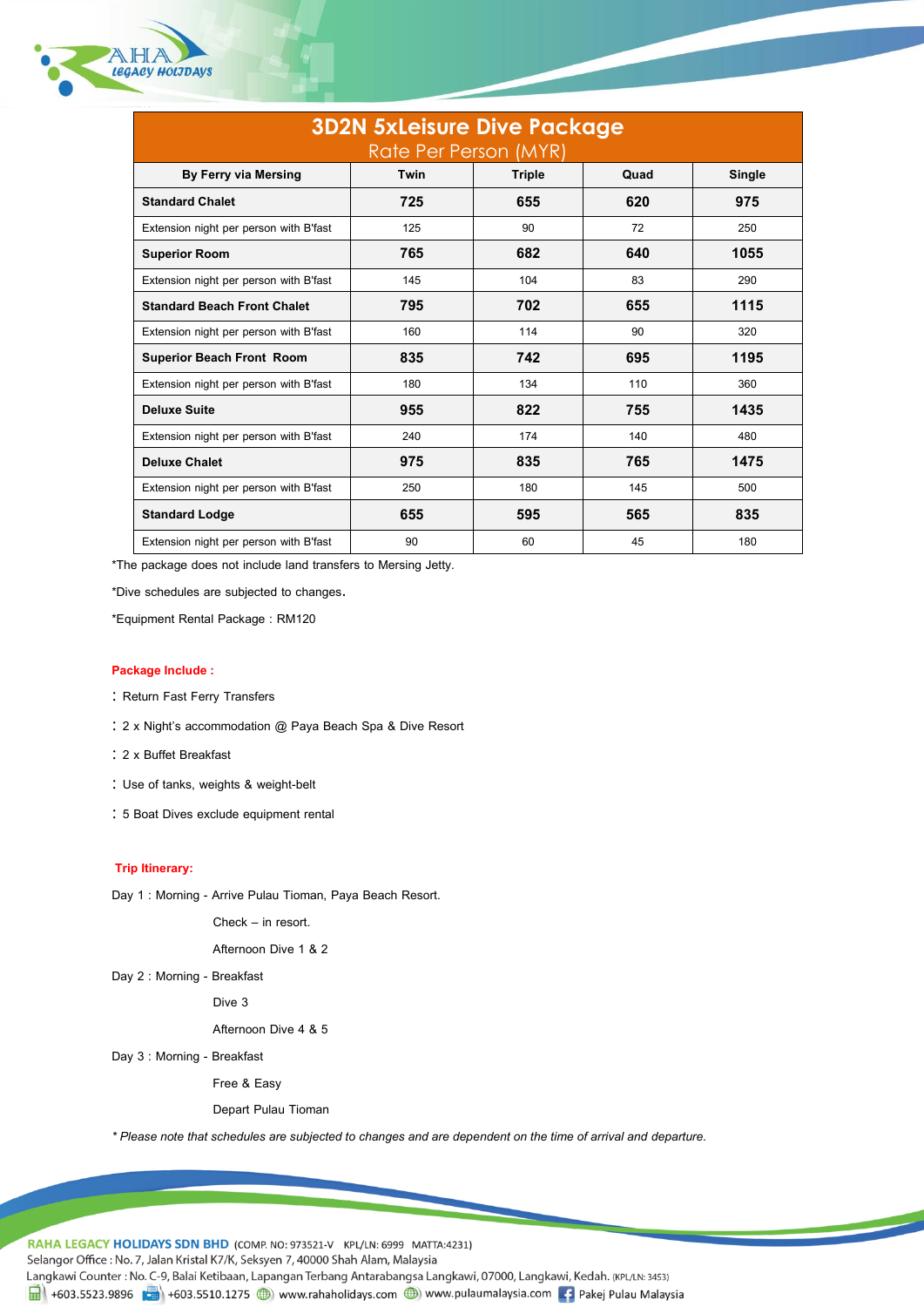

| <b>3D2N PADI Open Water Course Package</b><br>Rate Per Person (MYR) |      |        |      |        |  |  |
|---------------------------------------------------------------------|------|--------|------|--------|--|--|
| By Ferry via Mersing                                                | Twin | Triple | Quad | Single |  |  |
| <b>Standard Chalet</b>                                              | 1455 | 1385   | 1350 | 1705   |  |  |
| Extension night per person with B'fast                              | 125  | 90     | 72   | 250    |  |  |
| <b>Superior Room</b>                                                | 1495 | 1412   | 1370 | 1785   |  |  |
| Extension night per person with B'fast                              | 145  | 104    | 83   | 290    |  |  |
| <b>Standard Beach Front Chalet</b>                                  | 1525 | 1432   | 1385 | 1845   |  |  |
| Extension night per person with B'fast                              | 160  | 114    | 90   | 320    |  |  |
| <b>Superior Beach Front Room</b>                                    | 1565 | 1472   | 1425 | 1925   |  |  |
| Extension night per person with B'fast                              | 180  | 134    | 110  | 360    |  |  |
| <b>Deluxe Suite</b>                                                 | 1685 | 1552   | 1485 | 2165   |  |  |
| Extension night per person with B'fast                              | 240  | 174    | 140  | 480    |  |  |
| <b>Deluxe Chalet</b>                                                | 1705 | 1565   | 1495 | 2205   |  |  |
| Extension night per person with B'fast                              | 250  | 180    | 145  | 500    |  |  |
| <b>Standard Lodge</b>                                               | 1385 | 1325   | 1295 | 1565   |  |  |
| Extension night per person with B'fast                              | 90   | 60     | 45   | 180    |  |  |

- : Knowledge Development (2 Theory lessons at Divers Cove Dive Center)
- Confined Water Training (2 Pool Sessions at Paya Beach Resort)
- : Open Sea Dives (4 Dives in Pulau Tioman)

# **Course Prerequisites: Training Itinerary:**

- Complete Knowledge Reviews and Pass in all Quizzes and Final Exam Papers
- : Basic swimming skills and comfortable in water.
- Float / Tread water for 10 minutes.
- Swim 200m (no time limit)
- OR Swim 300m in mask, fins and snorkel (no time limit).
- Overall good health, particularly respiratory and circulatory systems.
- Mature mental attitude, good judgment and self-discipline.
- : Minimum age:
	- PADI Open Water Course 15 years (max depth 18m)
	- Junior Open Water Course 10 years (max depth 12m)

# **Course Structure: Package Price Includes:**

- : Return Fast Ferry Transfers
- 2 x Night's accommodation @ Paya Beach Spa & Dive Resort
- 2 x Buffet Breakfast
- : Use of Scuba equipment necessary for dive training
- : Instructor's fees, PADI Course materials & Certification application card & Diver's Log Book

**Day 1** Morning : Collect PADI Manual from Diver's Cove.

- -Watch Video and Self study
- Complete knowledge review Modules 1, 2 & 3
- -Theory Class 1 Module 1 & 2 & 3

Afternoon: Watch Video and Self study

- -Complete knowledge review Module 4 & 5
- -Theory Class 2 Module 4 & 5 (Final Exam)
- **Day 2** Morning : Pool Training 1 & 2
	- -Afternoon Open Sea Training Dive 1 & 2
- **Day 3** Morning : Open Sea Training Dive 3 & 4
	- -Certification & Log Dives
	- -Course Complete

*\*Please bring along 1 passport sized photograph for your Student Record Form.*

*\*Training schedules are subjected to changes.*

RAHA LEGACY HOLIDAYS SDN BHD (COMP. NO: 973521-V KPL/LN: 6999 MATTA:4231)

Selangor Office: No. 7, Jalan Kristal K7/K, Seksyen 7, 40000 Shah Alam, Malaysia

Langkawi Counter: No. C-9, Balai Ketibaan, Lapangan Terbang Antarabangsa Langkawi, 07000, Langkawi, Kedah. (KPL/LN: 3453)

4603.5523.9896 (1603.5510.1275 (1808) www.rahaholidays.com (1808) www.pulaumalaysia.com [16] Pakej Pulau Malaysia